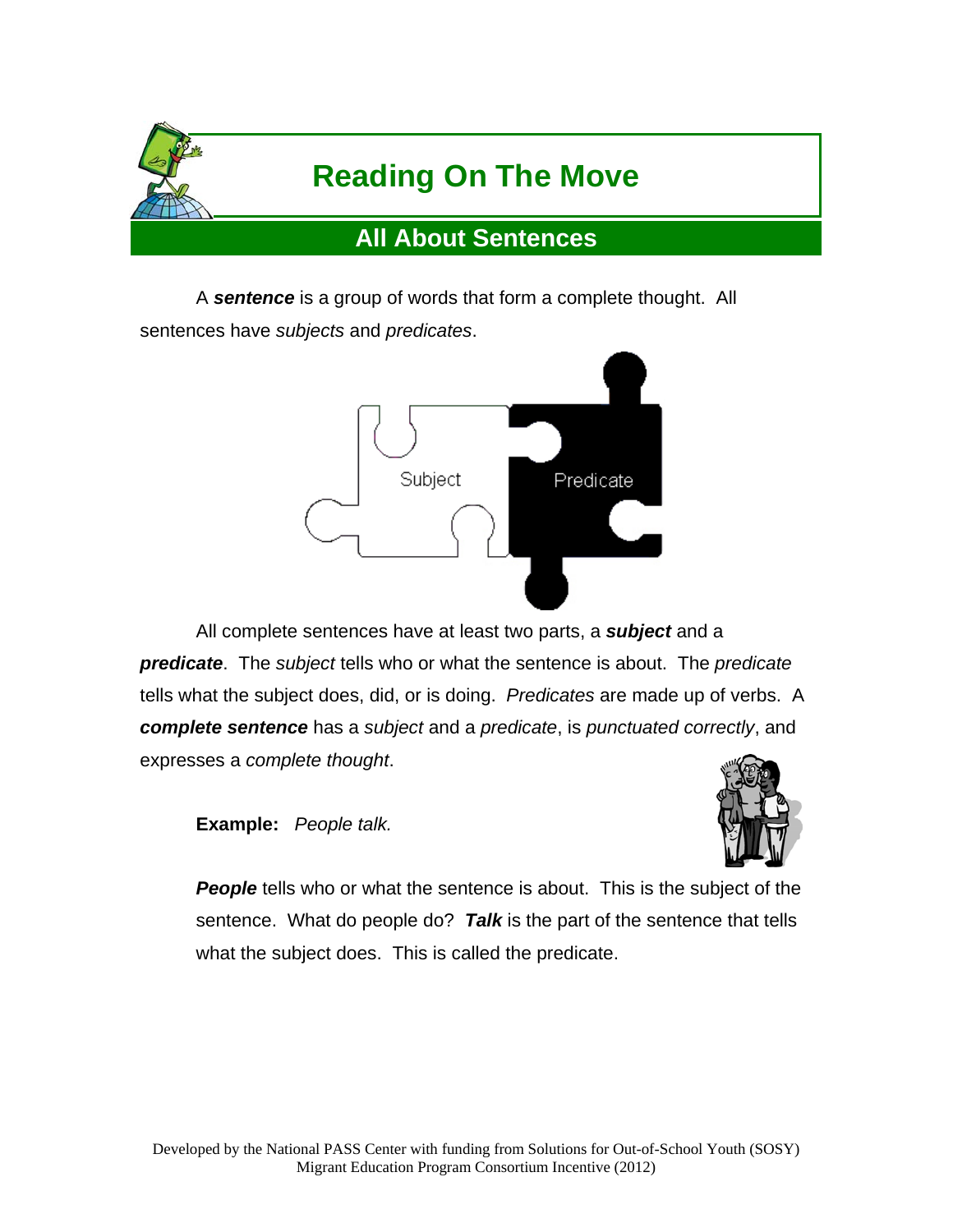# **Here is another example:** *Dynamite explodes.*



**Dynamite** tells who or what the sentence is about. This is the subject of the sentence. What does dynamite do? *Explodes* is the part of the sentence that tells what the subject does. This is called the predicate.

Create sentences by adding a *subject* (from the word bank below) to the predicate. Use subjects that make sense and use each one only once.

| Lions | Students      | Water         | Dogs | Volcanoes       |
|-------|---------------|---------------|------|-----------------|
|       | Trash Farmers | <b>Plants</b> | Rain | <b>Teachers</b> |
|       |               |               |      |                 |
|       |               | grow.         |      |                 |
|       |               | bark.         |      |                 |
|       |               | erupt.        |      |                 |
|       |               |               |      |                 |
|       |               | study.        |      |                 |
|       |               | roar.         |      |                 |
|       |               | teach.        |      |                 |
| 8.    |               | plant.        |      |                 |
|       |               | stinks.       |      |                 |
|       |               | falls.        |      |                 |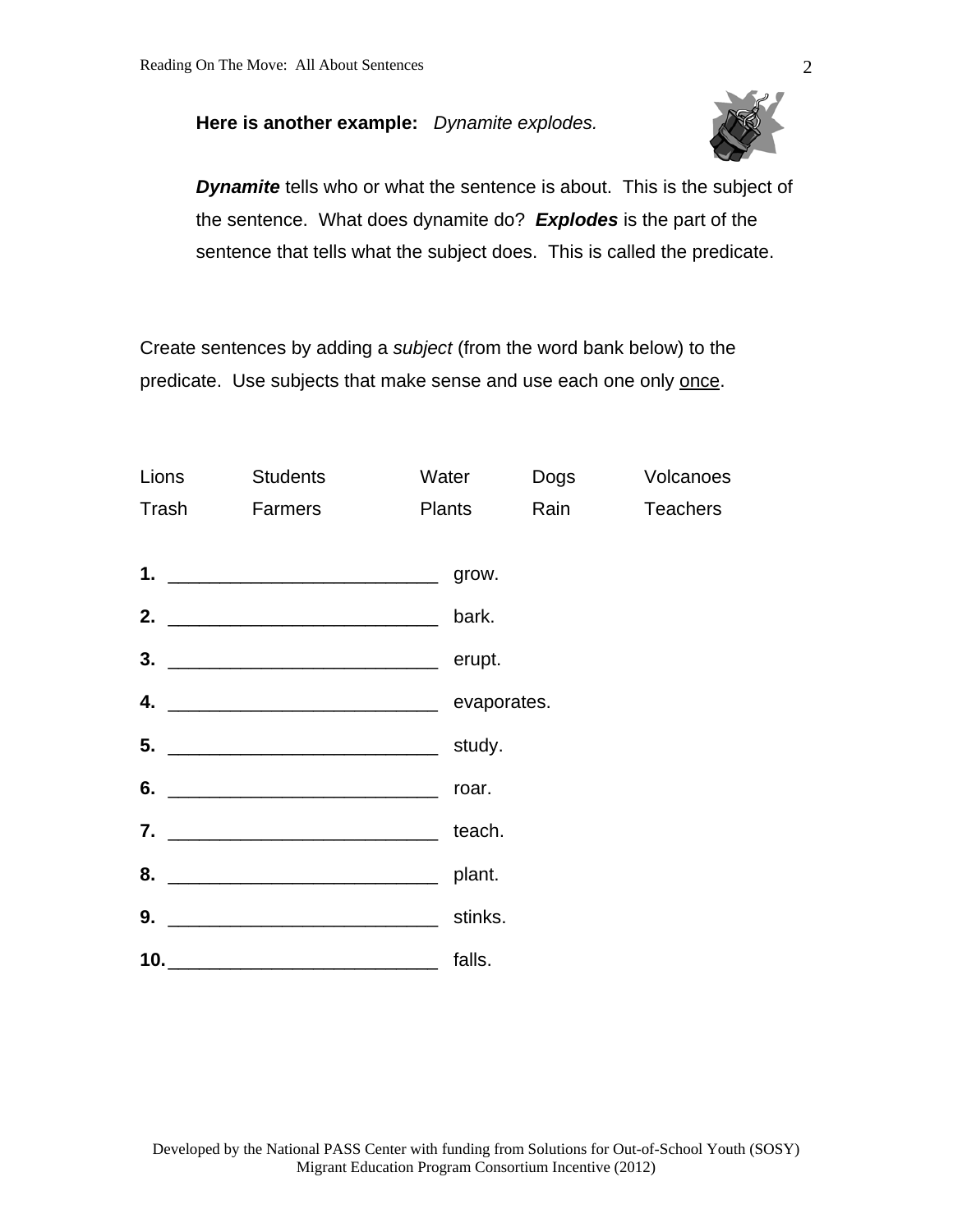Draw a line from each *subject* to an appropriate *predicate* to create a sentence. Write each sentence on the lines provided. The first one is done for you.

| <b>Owls</b>                                                                                                                  | bloom   |  |
|------------------------------------------------------------------------------------------------------------------------------|---------|--|
| <b>Roses</b>                                                                                                                 | bite    |  |
| Mosquitoes                                                                                                                   | hoot    |  |
| Children                                                                                                                     | tick    |  |
| <b>Birds</b>                                                                                                                 | swim    |  |
| Fish                                                                                                                         | play    |  |
| <b>Clocks</b>                                                                                                                | meow    |  |
| <b>Trains</b>                                                                                                                | oink    |  |
| Cats                                                                                                                         | whistle |  |
| Pigs                                                                                                                         | fly     |  |
| Owls hoot.                                                                                                                   |         |  |
| <u> 2000 - 2000 - 2000 - 2000 - 2000 - 2000 - 2000 - 2000 - 2000 - 2000 - 2000 - 2000 - 2000 - 2000 - 2000 - 200</u>         |         |  |
|                                                                                                                              |         |  |
|                                                                                                                              |         |  |
|                                                                                                                              |         |  |
| <u> 1989 - Johann John Stone, markin sanadi a shekara ta 1989 - An tsara tsara tsara tsara tsara tsara tsara tsa</u>         |         |  |
|                                                                                                                              |         |  |
| <u> 1989 - Jan Barat, margaret amerikan bahasa dalam bahasa dalam bahasa dalam bahasa dalam bahasa dalam bahasa d</u>        |         |  |
| <u> 1980 - Johann Stoff, amerikan bestein bestein der dem Stoffens aus der Stoffens aus der Stoffens aus der Stoffens an</u> |         |  |
| <u> 1990 - Jan James James James James James James James James James James James James James James James James J</u>         |         |  |
|                                                                                                                              |         |  |
|                                                                                                                              |         |  |
| <u> 1989 - Jan Barat, martin da basar a shekara tsara tsara tsara tsara tsara tsara tsara tsara tsara tsara tsar</u>         |         |  |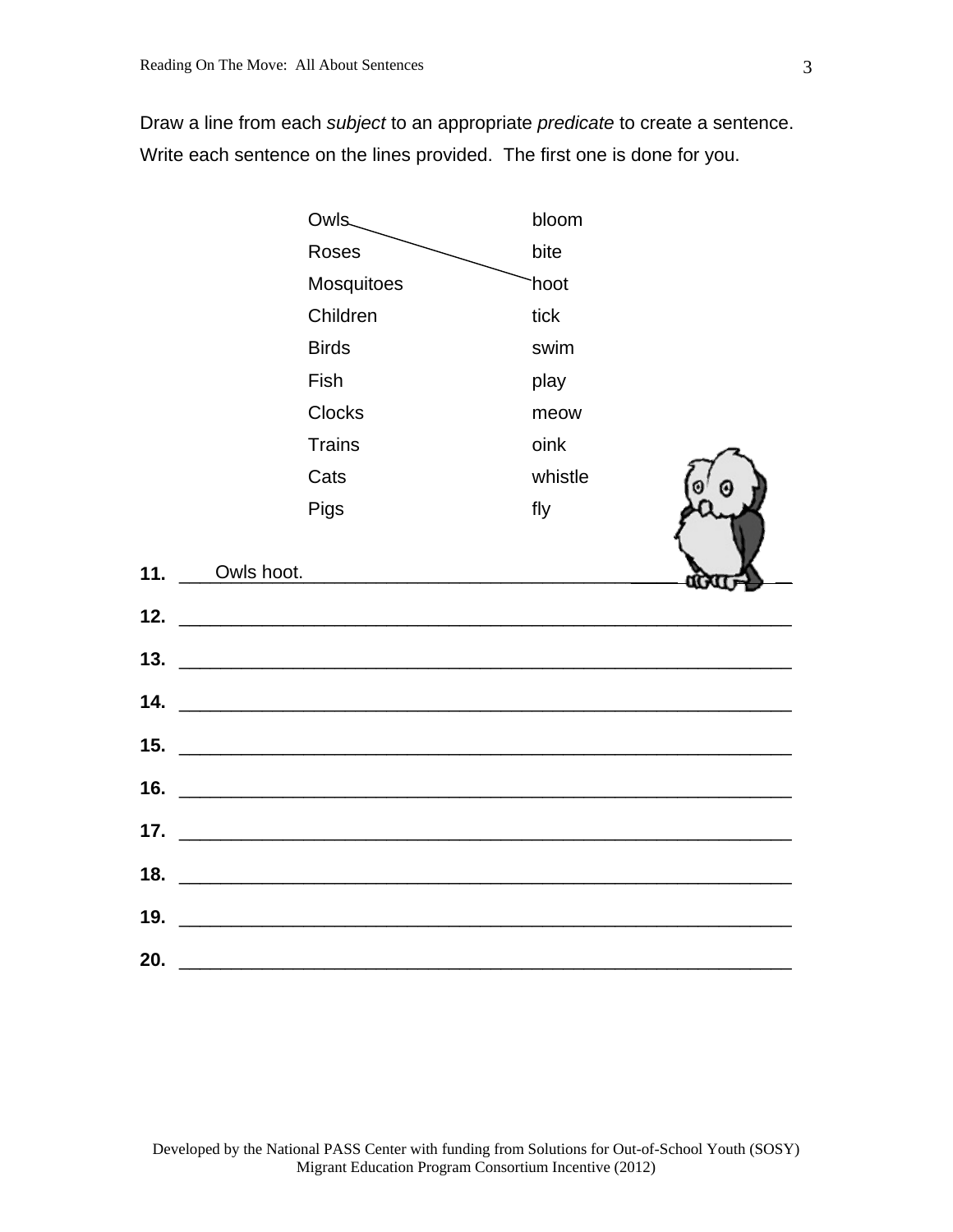Separate the subject and predicate with a slash ( / ). Then draw one line under the subject of each sentence and two lines under the predicate. The subject and predicate can be, and usually are, more than one word.

> **Example:** *Joanne and Linda went shopping at the mall. Joanne and Linda / went shopping at the mall.*

- **21.** The bus is waiting for us at the corner bus stop.
- **22.** The band is playing one of my favorite songs.
- **23.** His mother made pies from the strawberries she picked.
- **24.** A small, rippling brook runs past the apple orchard.
- **25.** The berries from the bucket spilled out on Eduardo's feet.
- **26.** My brother is wearing his new blue shirt.
- **27.** My family went to Disney World last summer.
- **28.** I like my new job.
- **29.** My neighbors came over for dinner.
- **30.** The leaves on the maple trees are starting to turn brown.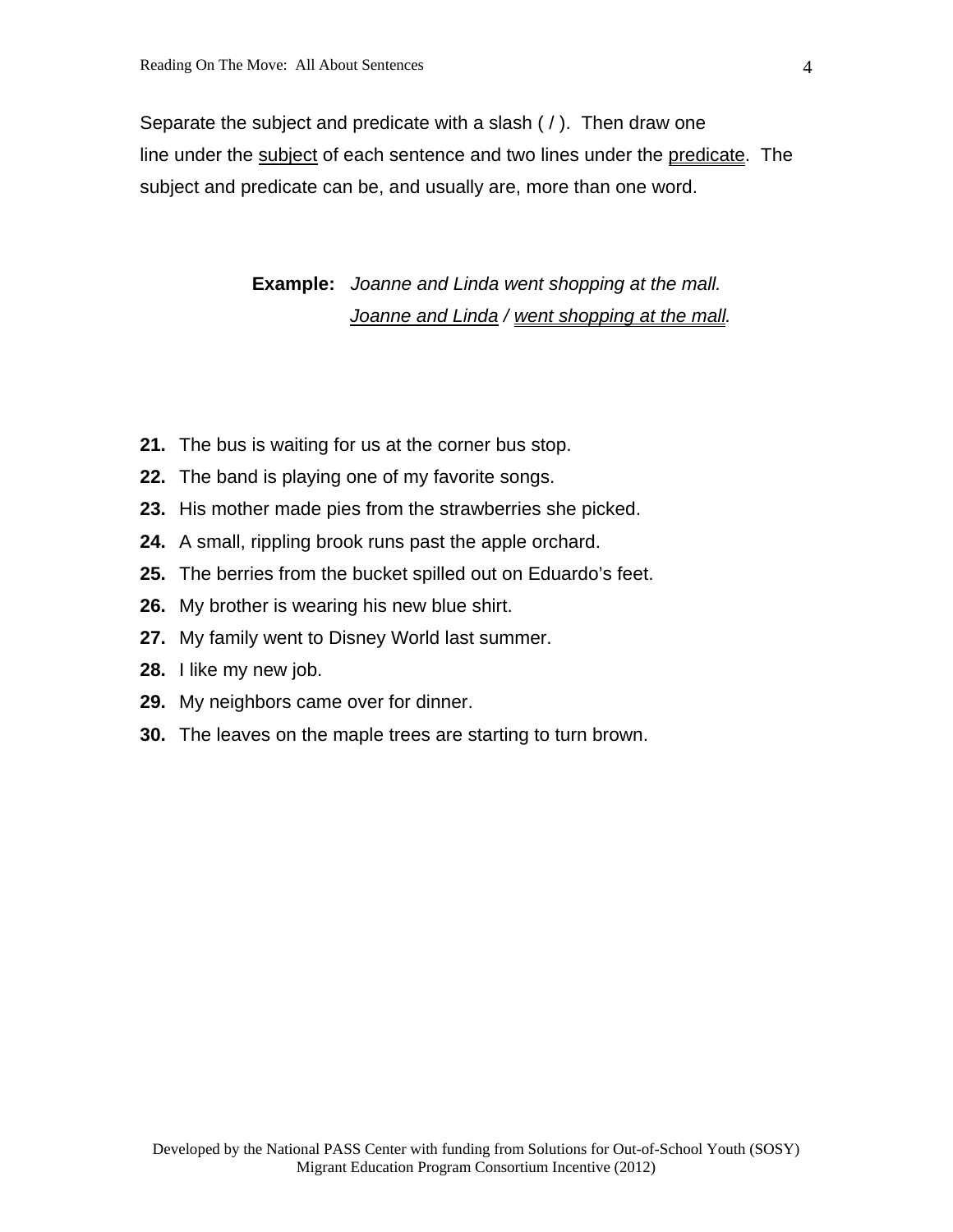A *compound sentence* is made of two single, simple, sentences joined together by a conjunction.

 A compound sentence is made up of two or more *independent clauses*, any of which can *stand alone as a simple sentence*. You can join these simple sentences with a conjunction such as *and, but, or, because, however, therefore, etc.*.

**Example:** *I enjoy swimming in the lake. My brother likes to row his boat on the lake.* 

Both of these sentences make sense on their own. They are independent clauses. These two simple sentences can be joined using a conjunction to form the following compound sentence:

*I enjoy swimming in the lake, and my brother likes to row his boat on the lake.* 

 You can also join independent clauses with a semicolon or with a semicolon and a word such as also, however, or therefore. A semicolon creates a stronger pause than a comma but not the complete stop of a period. One use for a semicolon is to join independent clauses, making compound sentences, like the examples below. The semicolon takes the place of a comma or period. The word that follows the semicolon should not be capitalized unless it is a proper noun.

**Example:** *The tree fell; the house was not damaged. The tree fell; however, the house was not damaged.*  To spot a compound sentence, look for a word such as *and* or *but*. Look at each of the clauses. If each one makes sense on its own, you're reading a compound sentence.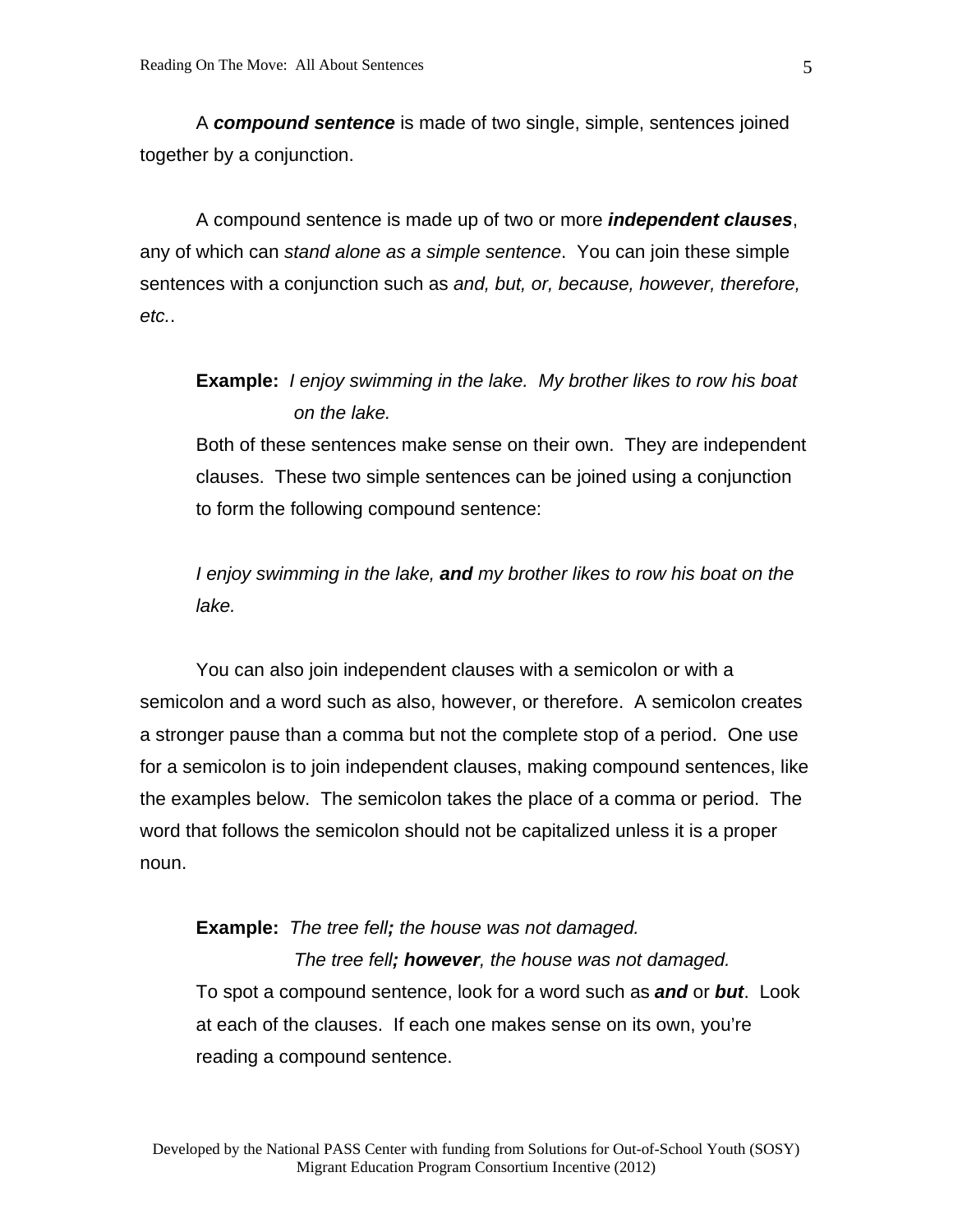Combine the two simple sentences to form a compound sentence. Use the punctuation and the conjunction given in parenthesis.

- **31.** We think a tomato is a vegetable. It is really a fruit. ( , but )
- **32.** Svea bought new tennis shoes. The shoes hurt her feet. ( , but )
- **33.** Paul wants to be an accountant. He might become a math teacher. ( , or )

\_\_\_\_\_\_\_\_\_\_\_\_\_\_\_\_\_\_\_\_\_\_\_\_\_\_\_\_\_\_\_\_\_\_\_\_\_\_\_\_\_\_\_\_\_\_\_\_\_\_\_\_\_\_\_\_\_\_\_\_

\_\_\_\_\_\_\_\_\_\_\_\_\_\_\_\_\_\_\_\_\_\_\_\_\_\_\_\_\_\_\_\_\_\_\_\_\_\_\_\_\_\_\_\_\_\_\_\_\_\_\_\_\_\_\_\_\_\_\_\_

\_\_\_\_\_\_\_\_\_\_\_\_\_\_\_\_\_\_\_\_\_\_\_\_\_\_\_\_\_\_\_\_\_\_\_\_\_\_\_\_\_\_\_\_\_\_\_\_\_\_\_\_\_\_\_\_\_\_\_\_

\_\_\_\_\_\_\_\_\_\_\_\_\_\_\_\_\_\_\_\_\_\_\_\_\_\_\_\_\_\_\_\_\_\_\_\_\_\_\_\_\_\_\_\_\_\_\_\_\_\_\_\_\_\_\_\_\_\_\_\_

\_\_\_\_\_\_\_\_\_\_\_\_\_\_\_\_\_\_\_\_\_\_\_\_\_\_\_\_\_\_\_\_\_\_\_\_\_\_\_\_\_\_\_\_\_\_\_\_\_\_\_\_\_\_\_\_\_\_\_\_

- **34.** Jill is very happy. She is always smiling. ( ; )
- **35.** Did you pack your own lunch? Did you buy the school's hot lunch? ( , or )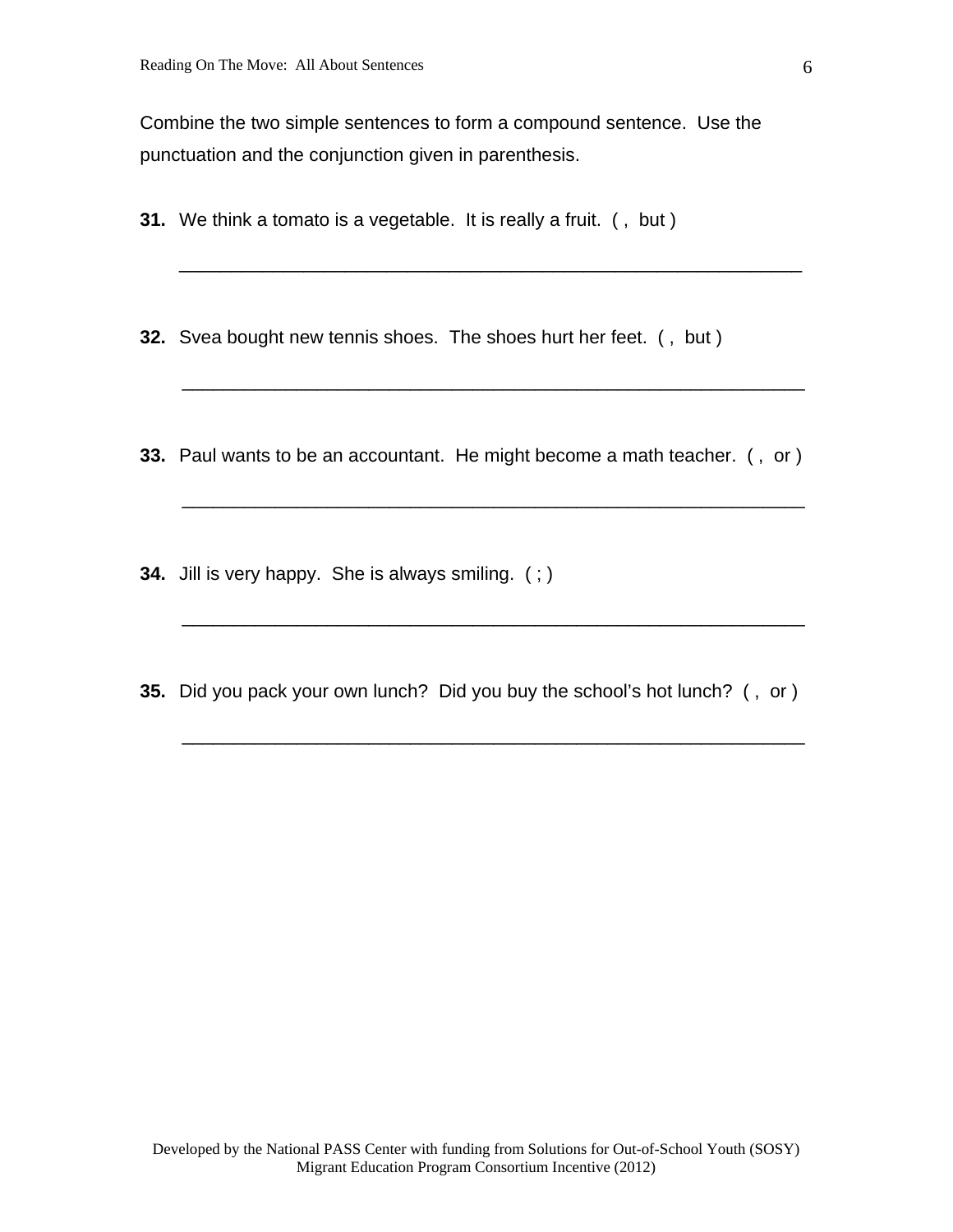When writing complete sentences, the subject and the verb must work together. Singular subjects take singular verbs. Plural subjects take plural verbs. This is called *subject-verb agreement*.If someone said to you, "Birds flies," what would you think? You might think he/she was talking about two flying animals, and you might expect him/her to say, "Birds, butterflies, and ladybugs..." You might also think that he/she was talking about birds flying and assume that he/she had used the wrong verb. In either case, you would be confused.

 Subjects and verbs agree when they are *both* either singular or plural. A singular subject names *one* person, place, or thing; a plural subject names *more than one* person, place or thing.

# **Example:** *The dog misses her.* (both subject, *dog*, and verb, *misses*, are *singular*) *The dogs miss her.* (both the subject, *dogs*, and verb, *miss,* are *plural*)

A few simple rules can make *subject-verb agreements* easy to understand.

A compound subject connected by *and* takes a plural verb.

**Example:** *Mark and Katie sing lullabies to Jane.* (the compound subject, *Mark and Katie,* takes the plural verb *sing*.)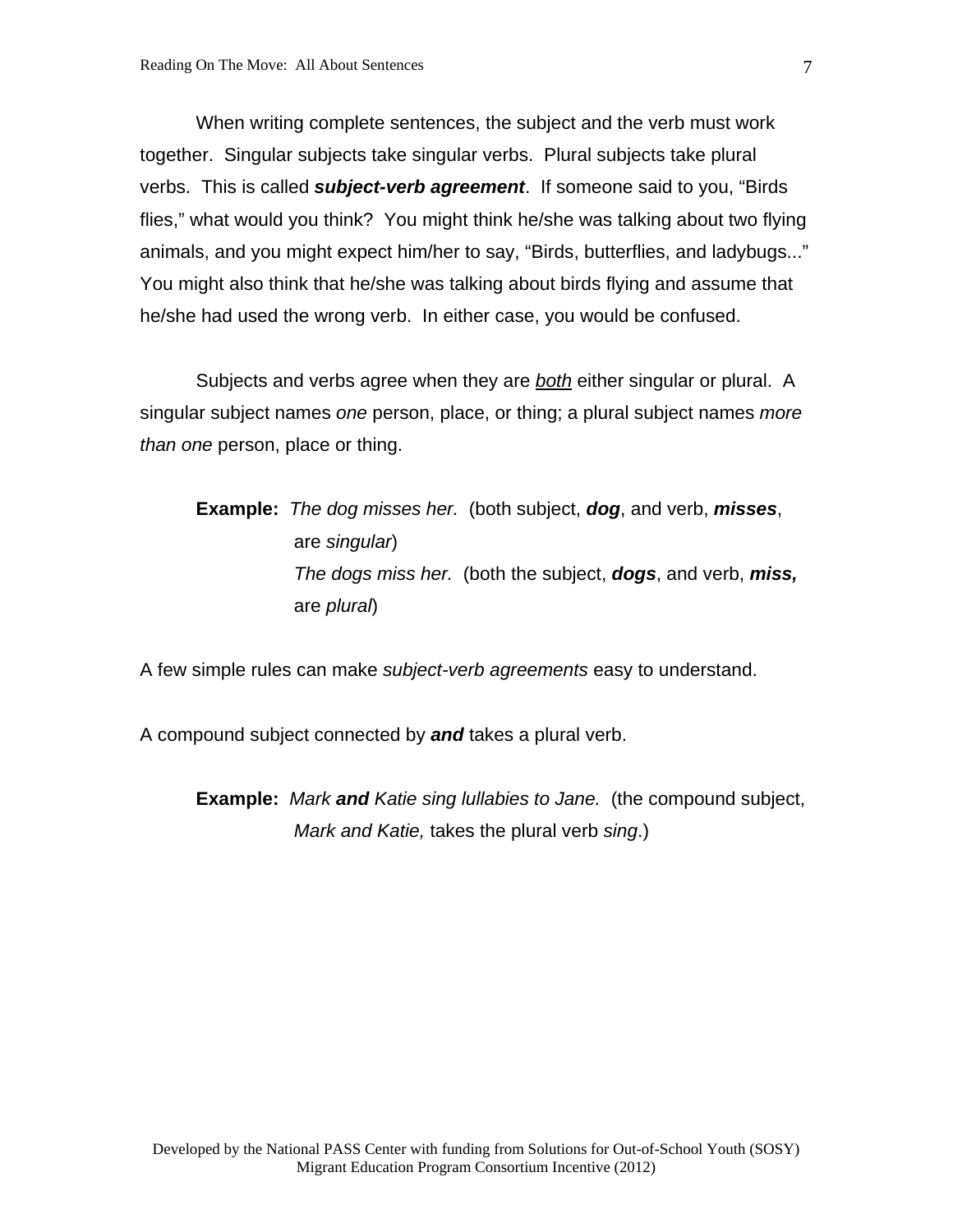Sometimes phrases come between the subject and verb. This can make keeping track of *subject-verb agreement* difficult. The trick is to ignore the phrase(s) and think of only the subject and verb.

**Example:** *Mark and Katie, who are new parents, sing lullabies to Jane.* (When you ignore the phrase, *who are new parents*, you have *Mark and Katie sing lullabies to Jane*)

Circle the correct *subject* that completes each sentence.

- **36.** The (horse, horses) runs through the field.
- **37.** The (window, windows) were open.
- **38.** The (flower, flowers) are blooming.
- **39.** The (rug, rugs) need cleaning.
- **40.** The (girl, girls) who try out for Miss America, are beautiful.
- **41.** The young (man, men) wants a better job.
- **42.** (They, He) tries to keep the bushes trimmed.
- **43.** The (bakery, bakeries) opens at 5 a.m.
- **44.** The (bike, bikes) has a loud squeak.
- **45.** The (branch, branches) on the tree are bare.
- **46.** The (pizza, pizzas) were delivered on time.
- **47.** The (boy, boys) dives off the cliff.
- **48.** The (noise, noises) scare me.
- **49.** The (water, waters) overflow the banks of the river.
- **50.** My (foot, feet) hurts.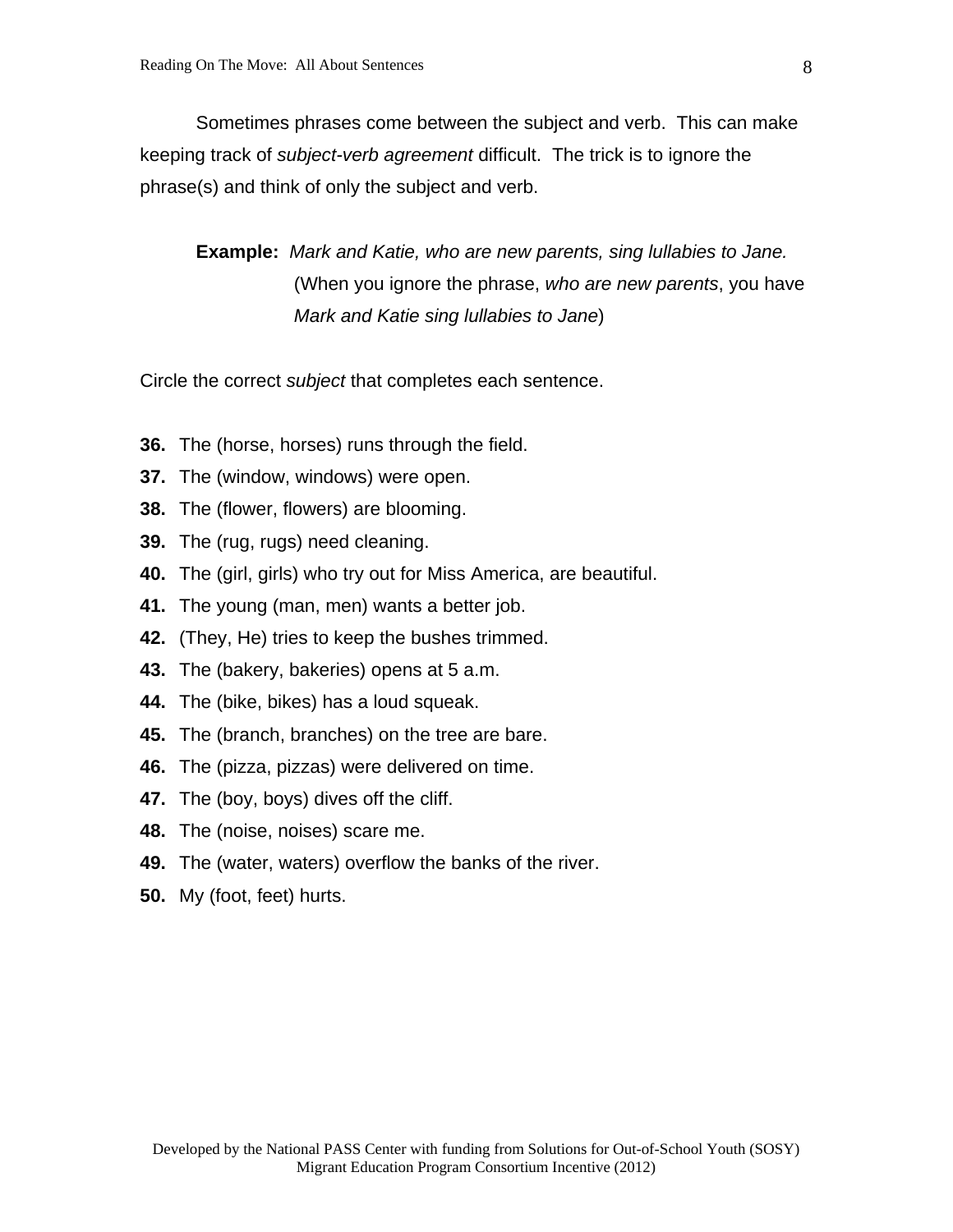Circle the *verb* that completes each sentence.

- **51.** The monkey (steals, steal) the bananas.
- **52.** The solution (is, are) obvious.
- **53.** Joe (loves, love) liver and onions.
- **54.** Karen and Lydia (keeps, keep) pictures of their famous friend where everyone can see them.
- **55.** Our cat, who likes to prowl around at night, (sleeps, sleep) most of the day.
- **56.** The car (needs, need) new brakes.
- **57.** The cats and dogs (is, are) making a terrible racket.
- **58.** Chris and I (plans, plan) to start a business together.
- **59.** The mailman, who has been bitten by a dog before, (checks, check) the yard before delivering the neighbor's mail.
- **60.** He (drives, drive) a Ford.
- **61.** The water (drips, drip) under the sink.
- **62.** The faucet (leaks, leak).
- **63.** The children (knows, know) all the names of the players.
- **64.** Mallory and Noah (works, work) for the city.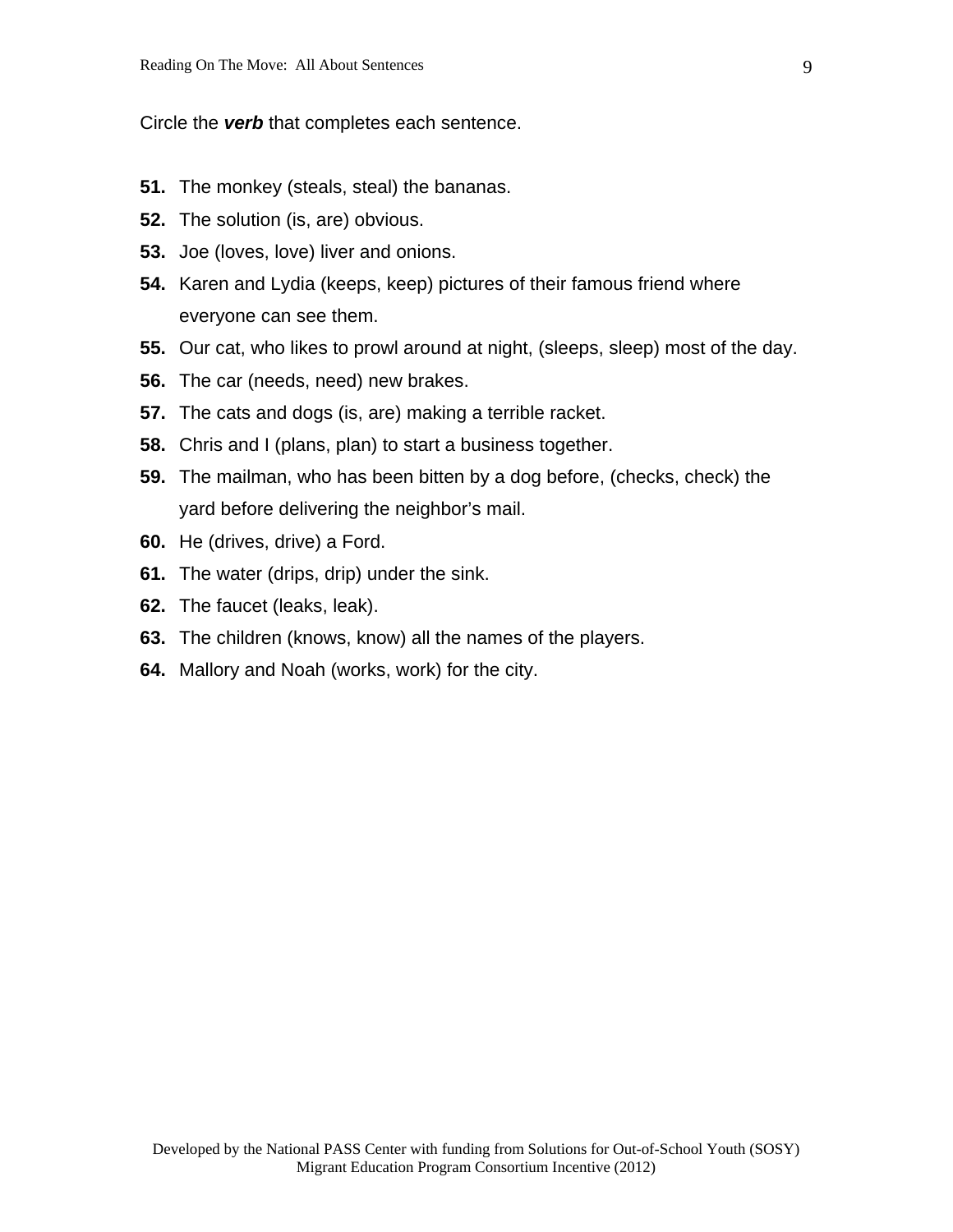A complete sentence always has a *subject* and a *predicate* (part of a sentence that says something about the subject), is *punctuated correctly*, and expresses a *complete thought*.

 A very common sentence error is a *fragment*. A sentence fragment does not express a complete thought. It is a group of words that begin with a capital letter, ends with the correct punctuation, but *lacks* either *a subject or a predicate*.

 Sentence fragments do not make sense. They express only part of an idea; the thought is not completed. To correct a sentence fragment, either supply the words that would complete the thought, or join the partially completed thought to the sentence from which it has been separated.

#### **A fragment may only tell who.**

#### **Example:**

Sentence fragment: *The lady in the red dress.* (what is she doing?) Corrected fragment: *The lady in the red dress is collecting money for the tickets*.

#### **A fragment may only tell what happened.**

#### **Example:**

Sentence fragment: *Is collecting money for the tickets*. (who is collecting money?)

Corrected fragment: *The lady in the red dress is collecting money for the tickets*.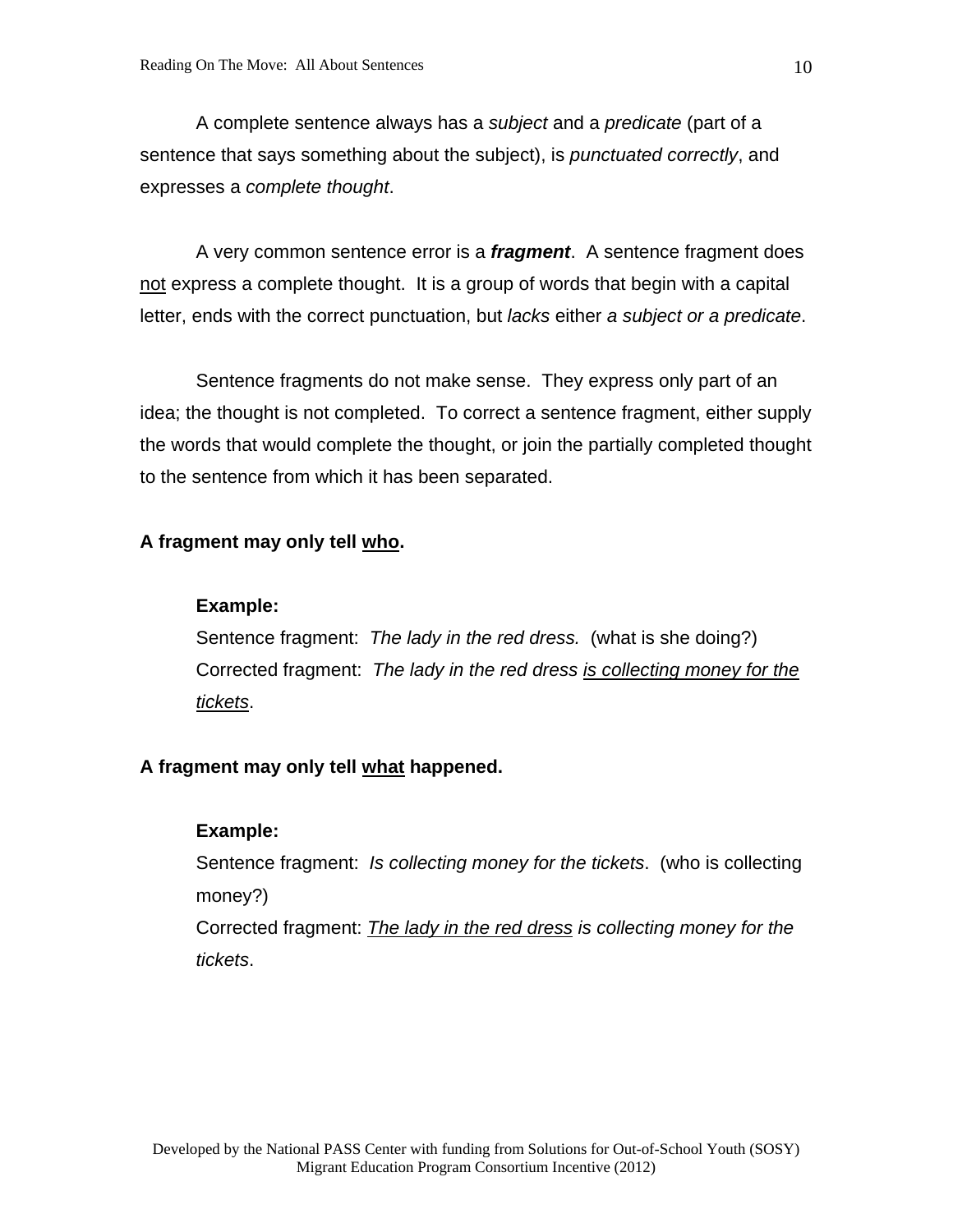#### **A fragment may not contain a subject.**

#### **Example:**

Sentence fragment: *Ate pie last night*. (who ate pie last night?) Corrected fragment: *My sister, Beth, ate pie last night.*

Add to the fragmented sentences to make them express a complete thought.

|     | you.                                                                                                                 |                 |
|-----|----------------------------------------------------------------------------------------------------------------------|-----------------|
|     |                                                                                                                      |                 |
|     |                                                                                                                      |                 |
|     |                                                                                                                      |                 |
| 70. | <u> 2000 - Jan James James James James James James James James James James James James James James James James J</u> | came yesterday. |

 Another common error, besides sentence fragments, is running sentences together without punctuation. When this is done, the sentence rambles. Nothing is clearly expressed. You must be able to recognize when one sentence ends and the next one begins.

 A *run-on sentence* strings together two or more sentences without using a linking word or punctuation to connect them.

 In some sentences, one thought "runs on" into another thought. These are called run-on sentences. A comma is sometimes placed where a period should be. A run-on sentence can be fixed in one of three ways. You can separate them into two or more sentences, you can add punctuation, or you can use a linking word such as *and*, *but*, *or,* or *because* (conjunction).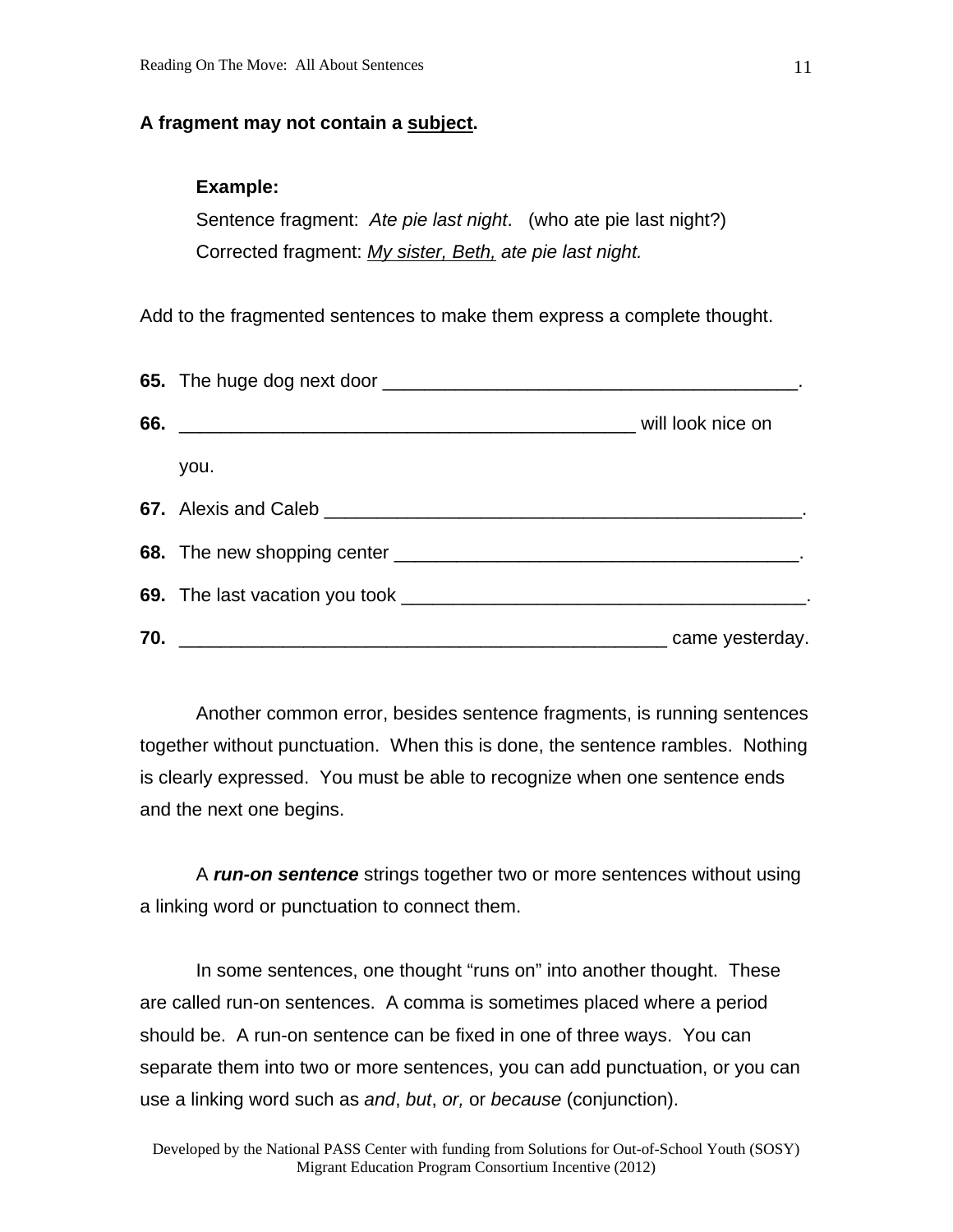#### **Example:**

**Run-on:** *Javier raises baby hamsters, he keeps them in the basement.* 

Corrected run-on by making it into two simple sentences: *Javier raises baby hamsters. He keeps them in the basement.* 

Corrected run-on sentence by adding punctuation: *Javier raises baby hamsters; he keeps them in the basement.* 

Corrected run-on sentence by using a linking word: *Javier raises baby hamsters, and he keeps them in the basement.* 

Correct the following run-on sentences by first making them two simple sentences and then forming a compound sentence, either by adding punctuation or by adding a conjunction.

**71.** *The shiny, red motorcycle darted into the alley, it skidded on the loose gravel by the entrance.* 

Sentence1: **Example 2018** 

Sentence 2: **Example 2:**  $\sim$  2007  $\sim$  2007  $\sim$  2007  $\sim$  2007  $\sim$  2007  $\sim$  2007  $\sim$  2007  $\sim$  2007  $\sim$  2007  $\sim$  2007  $\sim$  2007  $\sim$  2007  $\sim$  2007  $\sim$  2007  $\sim$  2007  $\sim$  2007  $\sim$  2007  $\sim$  2007  $\sim$  2007  $\sim$  20

Compound sentence: \_\_\_\_\_\_\_\_\_\_\_\_\_\_\_\_\_\_\_\_\_\_\_\_\_\_\_\_\_\_\_\_\_\_\_\_\_\_\_\_\_\_\_\_\_\_\_

**72.** *I bought a new DVD player at the store today, it was on sale for half price.*  Sentence1: \_\_\_\_\_\_\_\_\_\_\_\_\_\_\_\_\_\_\_\_\_\_\_\_\_\_\_\_\_\_\_\_\_\_\_\_\_\_\_\_\_\_\_\_\_\_\_\_\_\_\_\_\_\_\_

\_\_\_\_\_\_\_\_\_\_\_\_\_\_\_\_\_\_\_\_\_\_\_\_\_\_\_\_\_\_\_\_\_\_\_\_\_\_\_\_\_\_\_\_\_\_\_\_\_\_\_\_\_\_\_\_\_\_\_\_\_\_\_\_

Sentence 2: \_\_\_\_\_\_\_\_\_\_\_\_\_\_\_\_\_\_\_\_\_\_\_\_\_\_\_\_\_\_\_\_\_\_\_\_\_\_\_\_\_\_\_\_\_\_\_\_\_\_\_\_\_\_

Compound sentence: \_\_\_\_\_\_\_\_\_\_\_\_\_\_\_\_\_\_\_\_\_\_\_\_\_\_\_\_\_\_\_\_\_\_\_\_\_\_\_\_\_\_\_\_\_\_\_

Developed by the National PASS Center with funding from Solutions for Out-of-School Youth (SOSY) Migrant Education Program Consortium Incentive (2012)

\_\_\_\_\_\_\_\_\_\_\_\_\_\_\_\_\_\_\_\_\_\_\_\_\_\_\_\_\_\_\_\_\_\_\_\_\_\_\_\_\_\_\_\_\_\_\_\_\_\_\_\_\_\_\_\_\_\_\_\_\_\_\_\_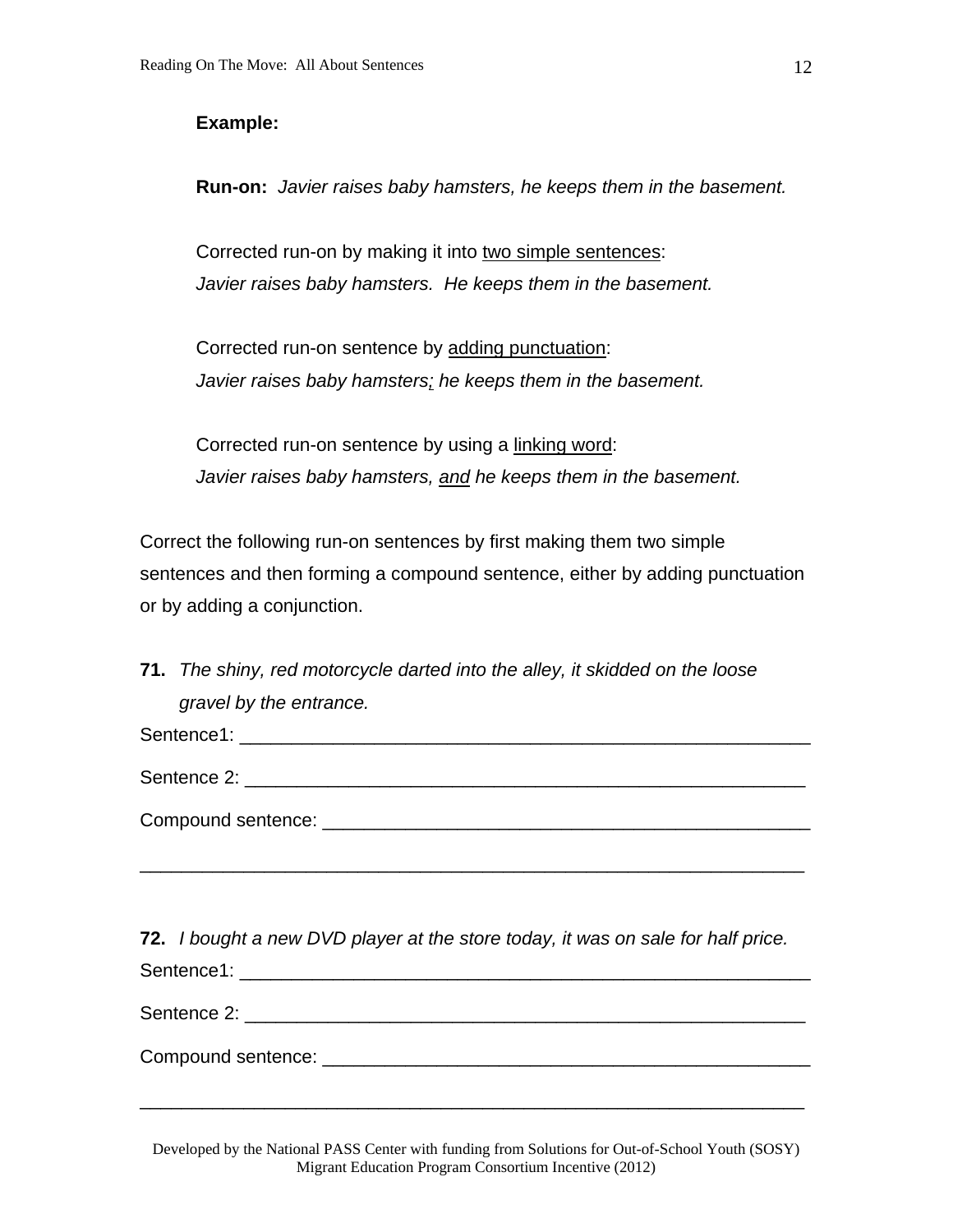Sentences have different purposes. We need the different kinds of sentences to be able to say what we want to say—from asking questions to making demands. We need to identify the purpose of each sentence to know what the sentence is telling us.

 You will now learn how to identify sentences by their purpose. There are four kinds of sentences. Each kind of sentence has a different purpose. One kind of sentence tells someone something. One kind asks a question. One kind commands someone to do something. And one kind shows a strong feeling.

 The four kinds of sentences are called *declarative*, *interrogative*, *imperative*, and *exclamatory* sentences.

A *declarative sentence* states a *fact* and ends with a *period* (.).

# **Example:** *Our business is doing well.*

No direct question was asked, no command or request was given, and there were no strong feelings shown. *The sentence simply states a fact*, therefore the sentence is a declarative sentence.

 An *interrogative sentence* asks a direct *question*, and is followed by a *question mark* (?). To interrogate means "to question." Asking a question is the second purpose of sentences. An interrogative sentence asks a question.

**Example:** *Why doesn't Jose ride the bus to school?*



There was no command or request given, no strong feelings were expressed, and no real facts were stated. *The sentence asked a direct question*, therefore it is an interrogative sentence.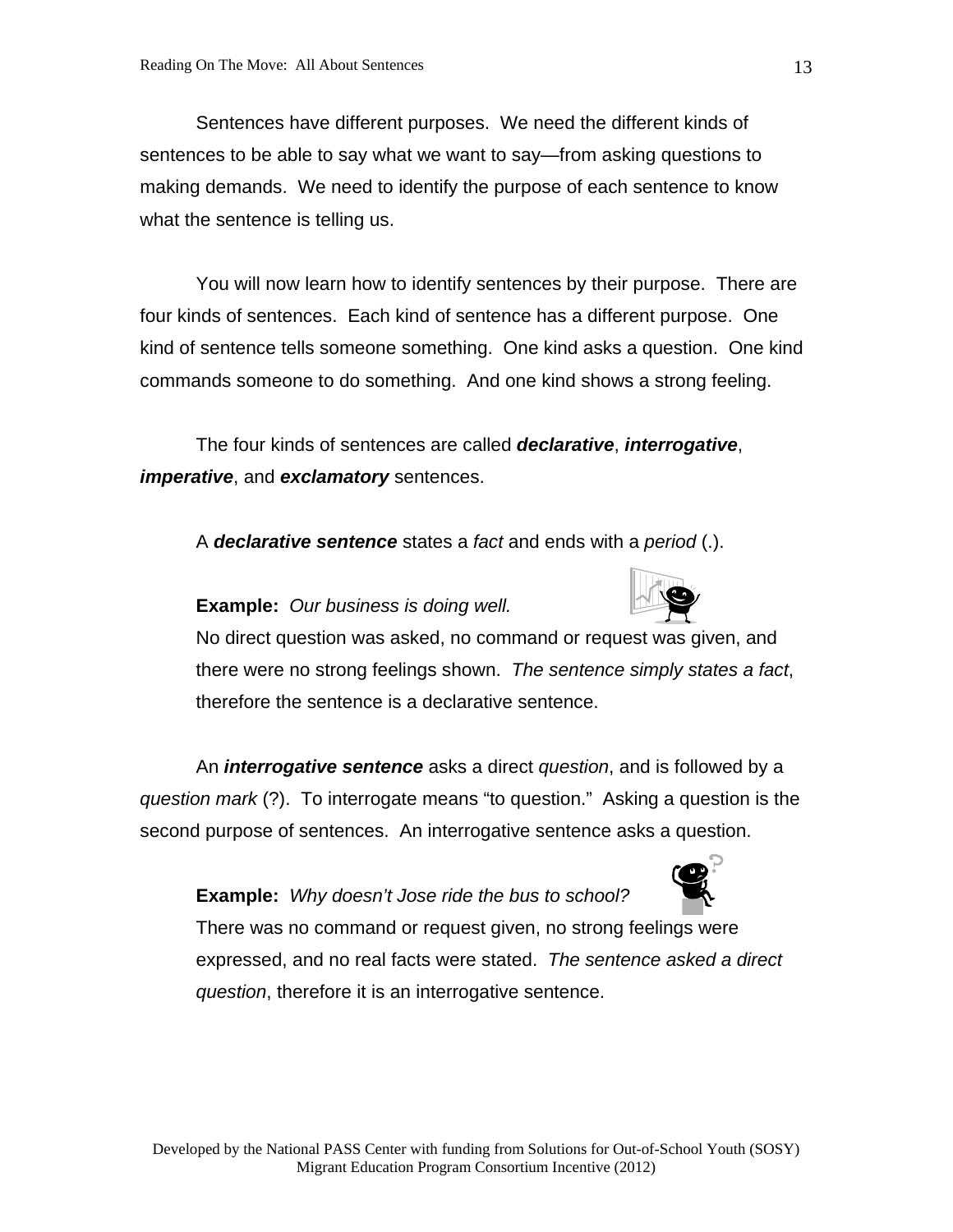An *imperative sentence* gives a command or request. It usually ends with a *period* (.). The subject is understood, and the subject is you. *Understood means you are to do the action.* Making a request is the third purpose of sentences. Imperative sentences demand action.

**Example:** *Take this flower.*



The sentence does not state a fact and it does not ask a direct question. Therefore, the sentence is an imperative sentence.

*Strong* commands end with an exclamation point:

**Example:** *Stop that!*

 *Mild* commands end with a period:

**Example:** *Please stop that.*

 An *exclamatory sentence* shows strong feelings, and ends with an *exclamation point* (!). You know exclamatory sentences when you hear them. Exclamatory sentences show urgency. Expressing strong feelings is the fourth purpose of sentences.

**Example:** *I am so happy that I won first place!* 



The sentence does not just state a fact, it does not ask a direct question, and there were no commands given or requests asked. *The sentence shows strong feelings*, therefore it is an exclamatory sentence.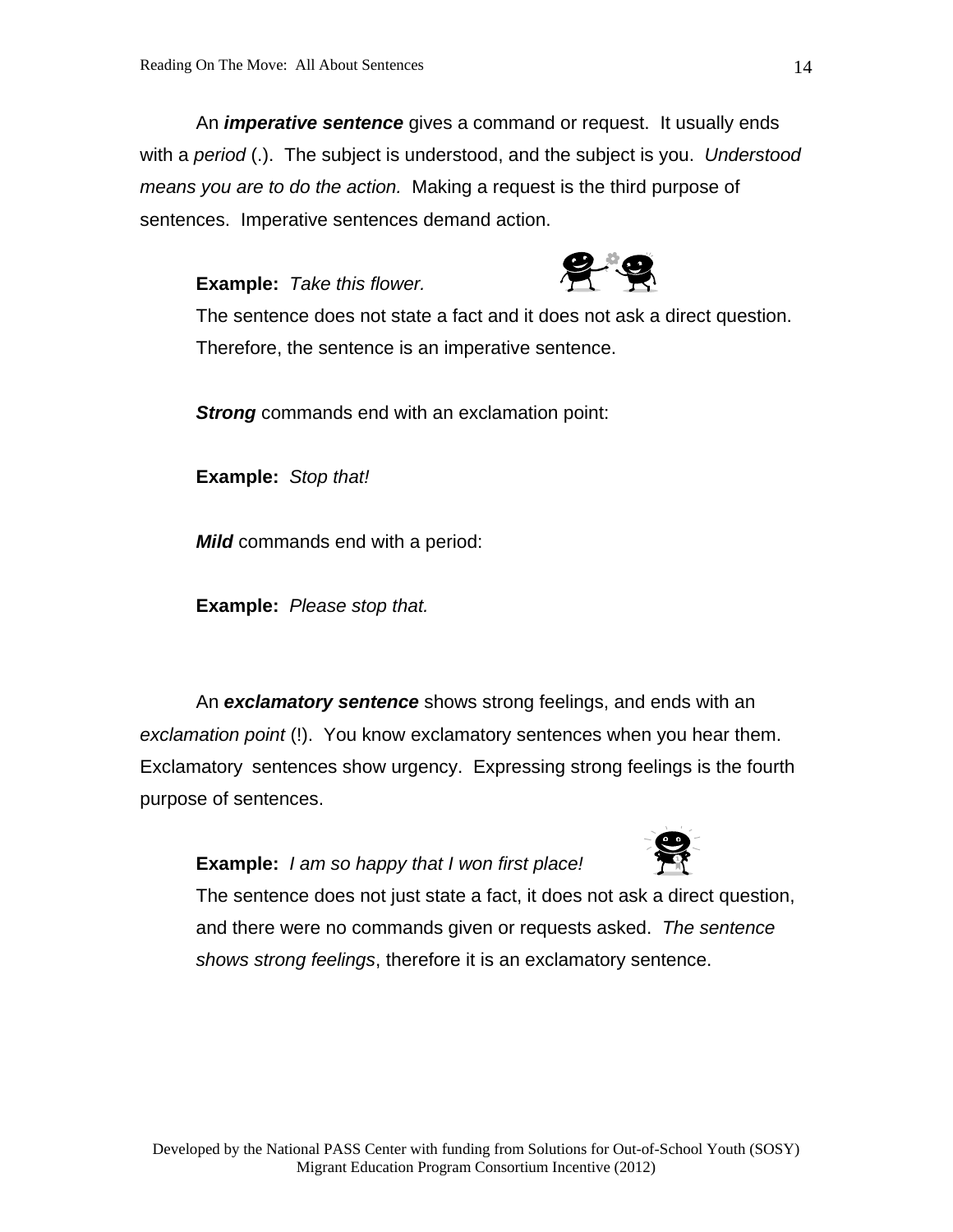Read the sentences below and write which kind (declarative, interrogative, imperative, or exclamatory) of sentence it is on the line provided. There are two of each.

|     | 73. Where are my new blue jeans?                    |
|-----|-----------------------------------------------------|
|     | 74. My sister and I are going shopping tomorrow.    |
|     | 75. Watch out, the ladder is slipping!              |
|     | <b>76.</b> Give me the paper when you are finished. |
|     | 77. Is that my movie in your DVD player?            |
|     | <b>78.</b> My favorite color is fire engine red.    |
| 79. | Please buy a gallon of milk at the store.           |
|     | <b>80.</b> I just won two hundred fifty dollars!    |

# **Answer Key**

- **1.** Plants
- **2.** Dogs
- **3.** Volcanoes
- **4.** Water
- **5.** Students
- **6.** Lions
- **7.** Teachers
- **8.** Farmers
- **9.** Trash
- **10.** Rain
- **11.** Owls hoot.
- **12.** Roses bloom.
- **13.** Mosquitoes bite.
- **14.** Children play.
- **15.** Birds fly.
- **16.** Fish swim.
- **17.** Clocks tick.
- **18.** Trains whistle.
- **19.** Cats meow.
- **20.** Pigs oink.
- **21.** The bus / is waiting for us at the corner bus stop.
- 22. The band / is playing one of my favorite songs.
- **23.** His mother / made pies from the strawberries she picked.
- **24.** A small, rippling brook / runs past the apple orchard.
- **25.** The berries from the bucket / spilled out on Eduardo's feet.
- **26.** My brother / is wearing his new blue shirt.
- **27.** My family / went to Disney World last summer.
- **28.** I like / my new job.
- **29.** My neighbors / came over for dinner.
- **30.** The leaves on the maple trees / are starting to turn brown.